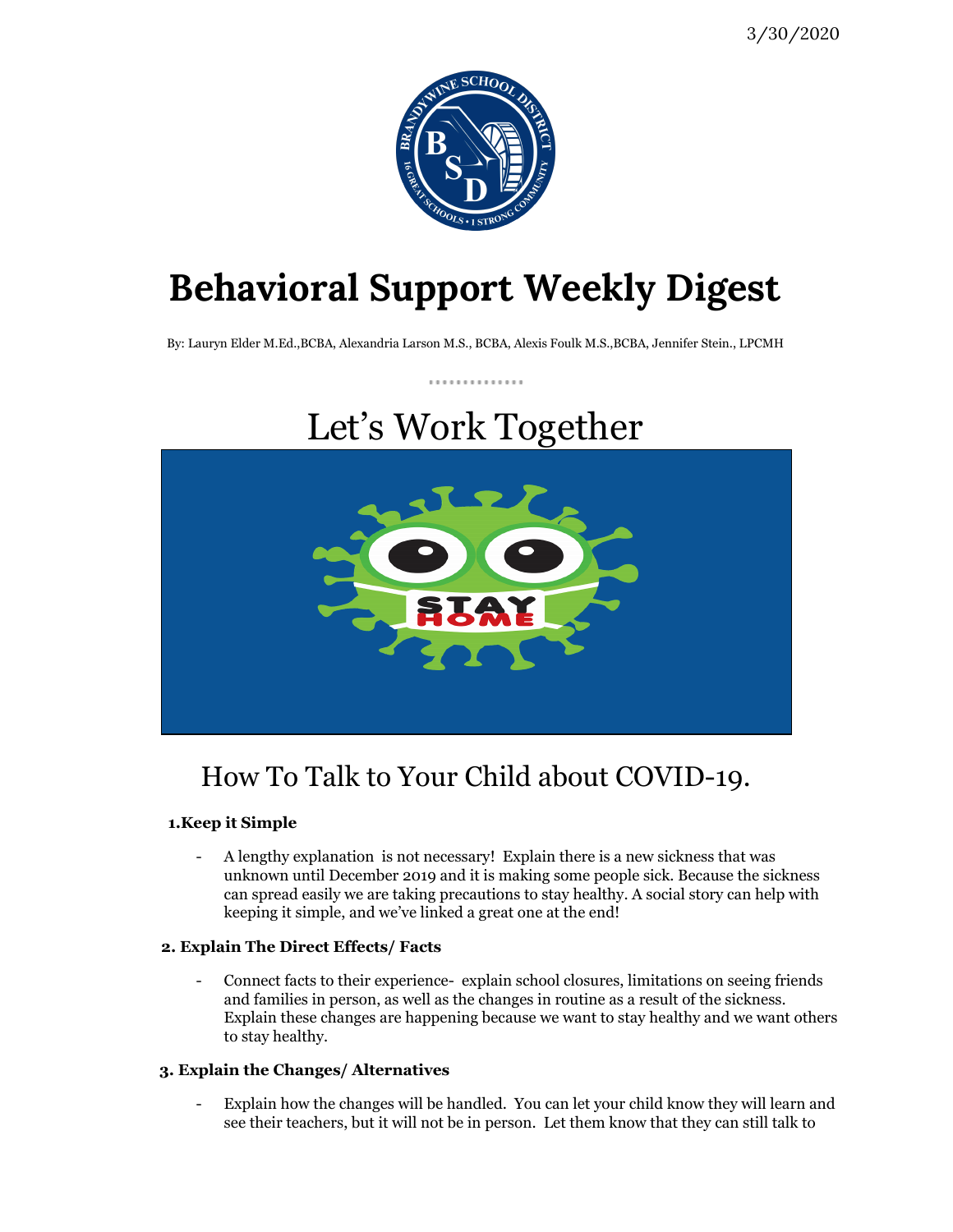family on the phone, FaceTime and Skype. Children can write letters and draw pictures to send to important people. Affirm their feelings around these changes -"Yes, not being able to see Mommom and Poppop makes me feel sad too" or " I really miss my friends too" or" I really like being home with you too!". Connecting in this way will help the child to co-regulate with you and manage their anxiety.

#### **4. Explain what THEY have Control Over**

Right now, life can feel very out of control. Let your child know how he/she/they can have some control over the spread of the virus. They can wash their hands, not touch their faces and practice social distancing. Letting your child know they can actively participate in keeping themselves and their family safe gives them the opportunity to feel positively about the current situation.

#### **5. Model the Control**

-

- Model what we want our kids to practice! 20 second hand washing can become a family affair (who can make up the silliest song, sing as a pirate or sound like mom or dad). Waving at neighbors, and practicing social distancing will assure your child that it is easy to practice protective actions. You can let your child know verbally why we engage in this as well. For example: "Right now I want to say hi to our neighbors, I can do that by waving 6ft away and saying hello! Look at Mr.Burke's- he has a smile on his face! You helped him to feel so happy, I hope you feel happy too"! For older kids you might say "hey, thanks for making Mr. Burke's feel important! I appreciate you!".

#### **6. Check in Emotionally, Answer Questions and Address Concerns**

- Acknowledging and discussing any questions and/or concerns your child has is critical. Anxious thoughts and feelings can lead to feelings of fear. A check in for an elementary aged child might look like this:

**Child:** "Dad, when are we going back to school?" *(Information seeking question and concern)*

**Dad:** "I don't know buddy, we haven't been given a day yet, we have to wait and see" *(Information giving answer)*

**Child:** "I like staying home but I miss my teacher and friends" *(Emotional statement)*

**Dad**: "I bet you miss your friends and teacher! I wonder what you miss about them the most?" *(af irmation and curiosity of the child's experience)*

- For middle and high school students, be aware they are likely experiencing a myriad of thoughts and emotions. Being curious and affirming with their thoughts and feelings may help them to put some words around what they are experiencing . Understanding and empathy are key. Be mindful of any behaviors that seem out of the ordinary. It could simply be the way a child is processing their experiences or it could be something more. As always, do not hesitate to ask for help. See below for behavioral influences and how they may affect their learning.

**For a Social Story on COVID-19 please go [here](https://littlepuddins.ie/coronavirus-social-story/).**

**For an emotional check in sheet example please go [here.](https://do2learn.com/activities/SocialSkills/EmotionCheckIn-Checkout/EmotionalCheckIn-Out_level01.pdf)**

**<sup>\*</sup> Some additional resources regarding COVID-19 & children can be found on the BSD [website!](https://de50000195.schoolwires.net/domain/5015)**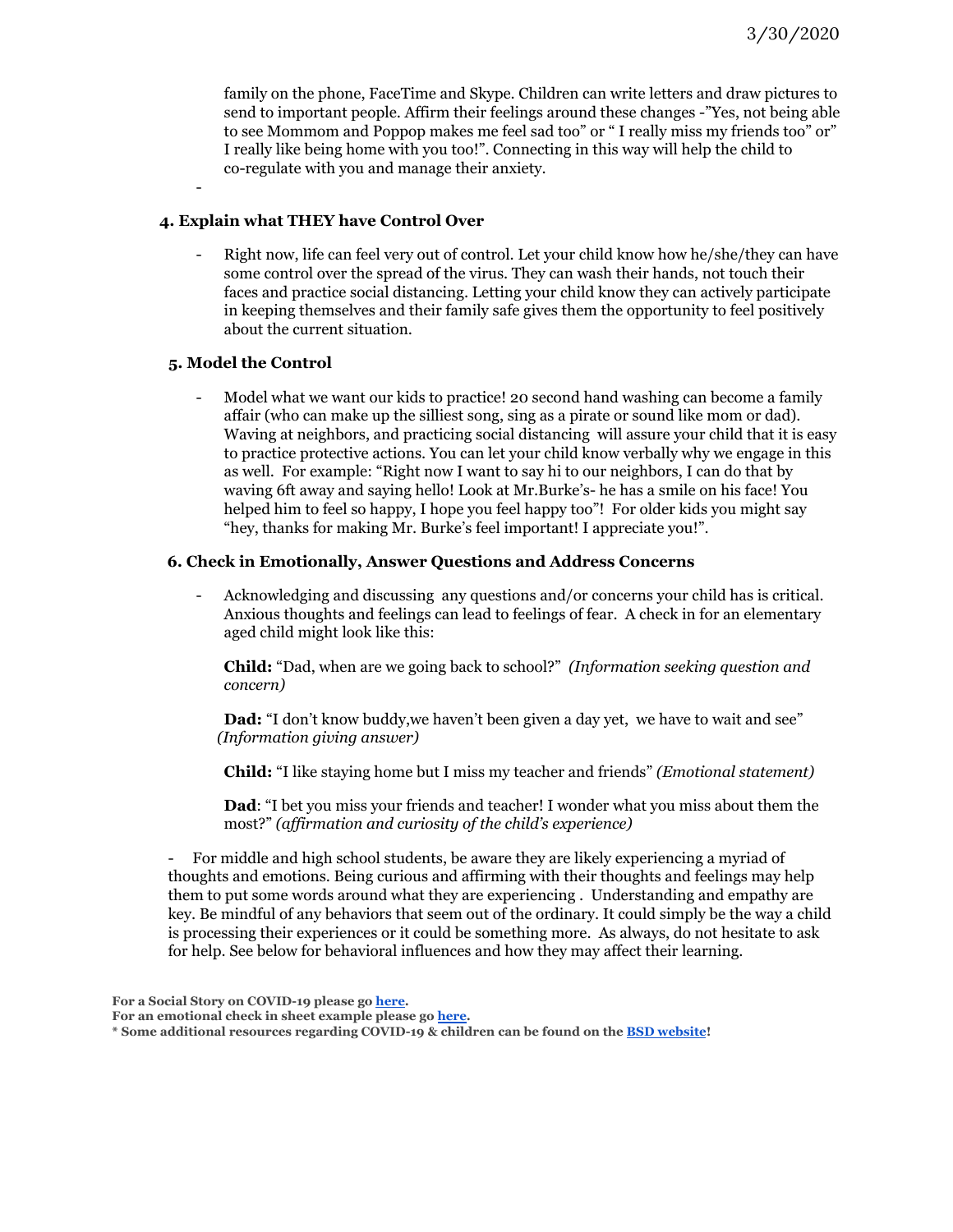

## Creating a Learning Environment at Home

Children may become easily distracted when it comes to working within the home environment. It is important to be mindful of the amount of colors, directives, displays, activities, noises, smells, and or materials that are within the environment in which they are intending to work. Some simple tips can assist with creating a calm and predictable learning environment.

- 1. **Simplify the space.** Provide a specific table of which will be utilized as a working space. If you have a desk, that's great. If not, a table or even a specific seat and a clipboard will do. This will be known as the "working space."
- 2. **Designate a specific area** for quiet work such as reading. Some kids enjoy reading in an area away from their work space, and that is okay. Just be mindful of the stimulation within that environment as well!
- 3. **Try to eliminate excess materials** not needed for work from the designated area. The needed materials for assignments are typically a pencil and paper, a schedule/list, a timer, and/or technological device. Toys should not be present within the working environment.
- 4. **Try to eliminate excess noise**. Some kids can work with quiet music playing in the background, while some work best with complete silence. The noise in the working environment should not become a distraction.
- 5. **Provide a timeframe** for the amount of time work will be presented for the current work session. Some kids may benefit from a visual schedule placed within the working environment, or a "to do," check list.
- 6. **Build Independence.** Teach your child how to set up their own working environment! They can assist with wiping down the table, removing excess items, and dictating what items may be necessary for learning. The more involvement, the more independence!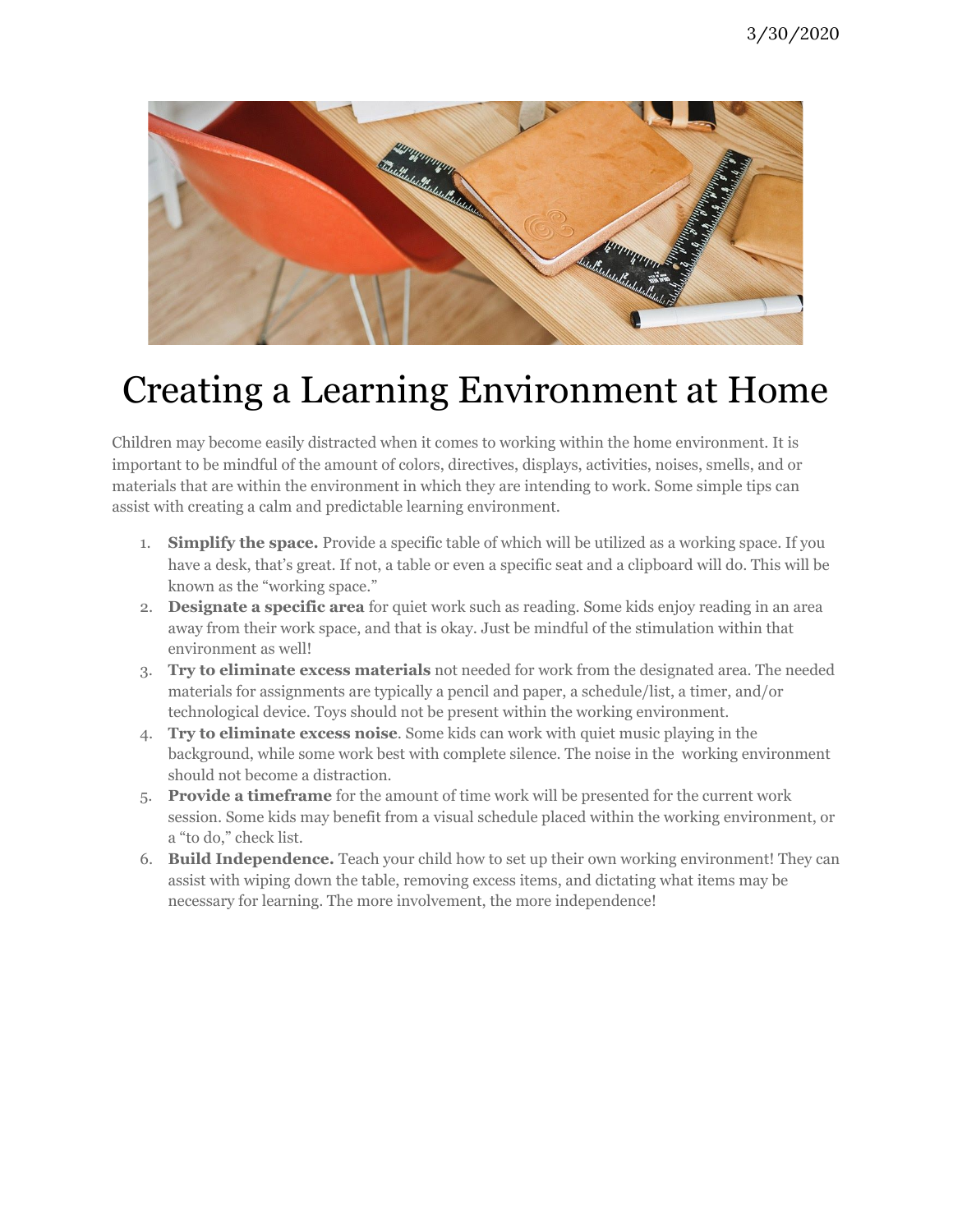

### Behavior Influences on Learning

Behavior is anything that a person does. We are aware that our environment affects our behavior, but it's important to think about how every detail of our environment can affect how we act, and some environmental factors can become barriers to learning. If your child has autism, they may notice details in their environment that you haven't even thought of. It's important to consider the [sensory](https://livingautism.com/create-autism-friendly-environment/) needs of your child before they are able to focus on learning. Consider the factors below before setting up your student's learning environment at home. Read more about behavioral influences on learning [here](https://do2learn.com/disabilities/FASDtoolbox/classroom_management/behavior_in_the_classroom/behavioral_influences.htm).

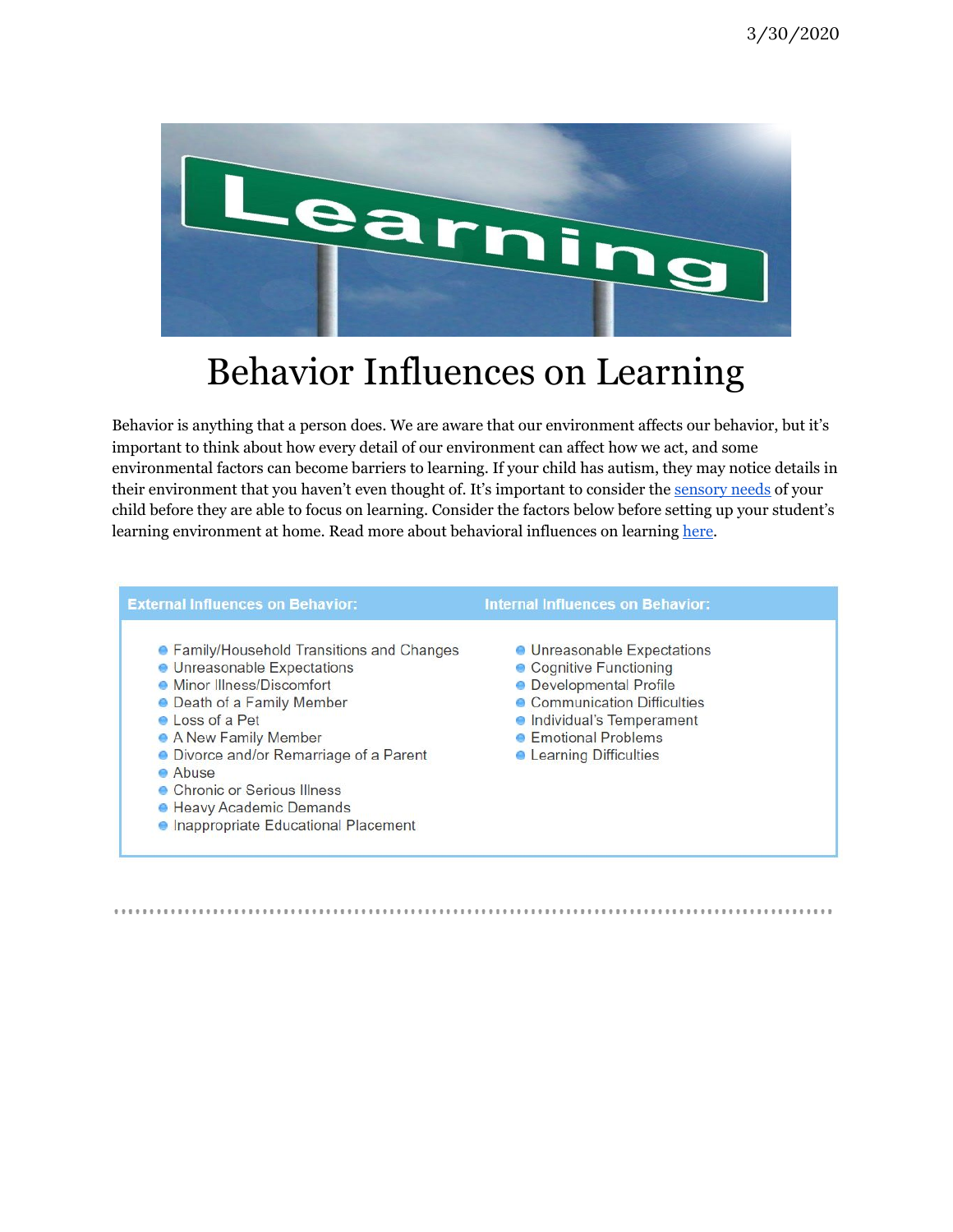

# Life Skills

While your kids are home, it's the perfect opportunity to teach them life skills, such as basic household chores or daily living skills. We often teach life skills through task analyses, which involves breaking down the skill into several steps, and teaching each step individually. We have provided two task analyses below for washing hands and making the bed.

| <b>Washing Your Hands</b>                       | <b>Making the Bed</b>                                                               |
|-------------------------------------------------|-------------------------------------------------------------------------------------|
| Walk to the sink                                | Go to bedroom<br>$\bullet$                                                          |
| Turn on warm water                              | Take the fitted sheet, top sheet, blankets,<br>$\bullet$<br>and pillows off the bed |
| Get soap                                        | Pick up the fitted sheet and wrap it<br>$\bullet$<br>around each corner of the bed  |
| Pump soap or rub soap on hands                  | Pick up the top sheet and place it on the<br>$\bullet$<br>bed                       |
| Scrub hands for 20 seconds                      | Match each corner of the top sheet with a<br>$\bullet$<br>corner of the bed         |
| Rinse hands until soap is gone                  | Pick up blankets and place them on the<br>$\bullet$<br>bed                          |
| Get a towel/paper towel                         | Match each corner of blankets with corner<br>$\bullet$<br>of the bed                |
| Dry hands with towel and throw away/put<br>back | Place pillows at the top of the bed<br>$\bullet$                                    |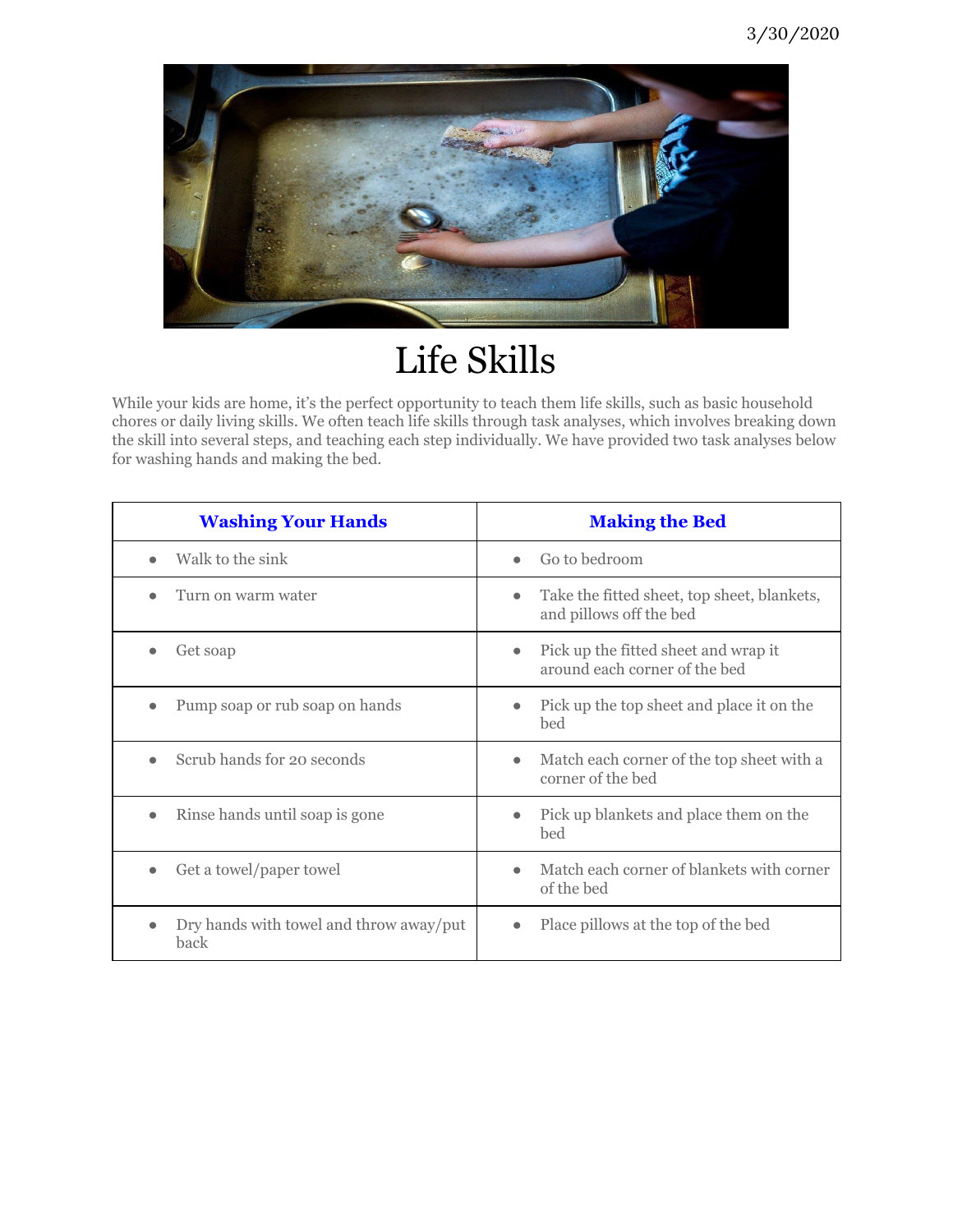

# Weekly Tips

- **1. Do not make false promises:** Make sure whatever reinforcers promised to your kiddo are earned and delivered. Promise simple things that can be delivered like time together, taking a walk, sharing a snack. - Lauryn Elder M.Ed.,BCBA
- **2. Have a designated space for "school:"** Choose an area that your child can complete their learning in, free from as many distractions as possible. This is a big change for everyone and consistency will help! - Alexis Foulk, M.S., BCBA
- **3. Praise often:** Try to recognize every time your child is behaving appropriately and reward them with praise for it! Even if it's as simple as sitting in their seat with a calm body, make sure to provide specific positive praise such as "Great job sitting nicely!" - Alexandria Larson M.S., BCBA
- 4. **Find moments of delight with your child:** When you find ways to delight in your child, you create an experience for them that connects you relationally. Staying in the moment is good for you and your child! Jennifer Stein, LPCMH



### Just For Fun

**Virtual Tours**: Click on the links below to go on a virtual adventure! Check back each week for different locations!